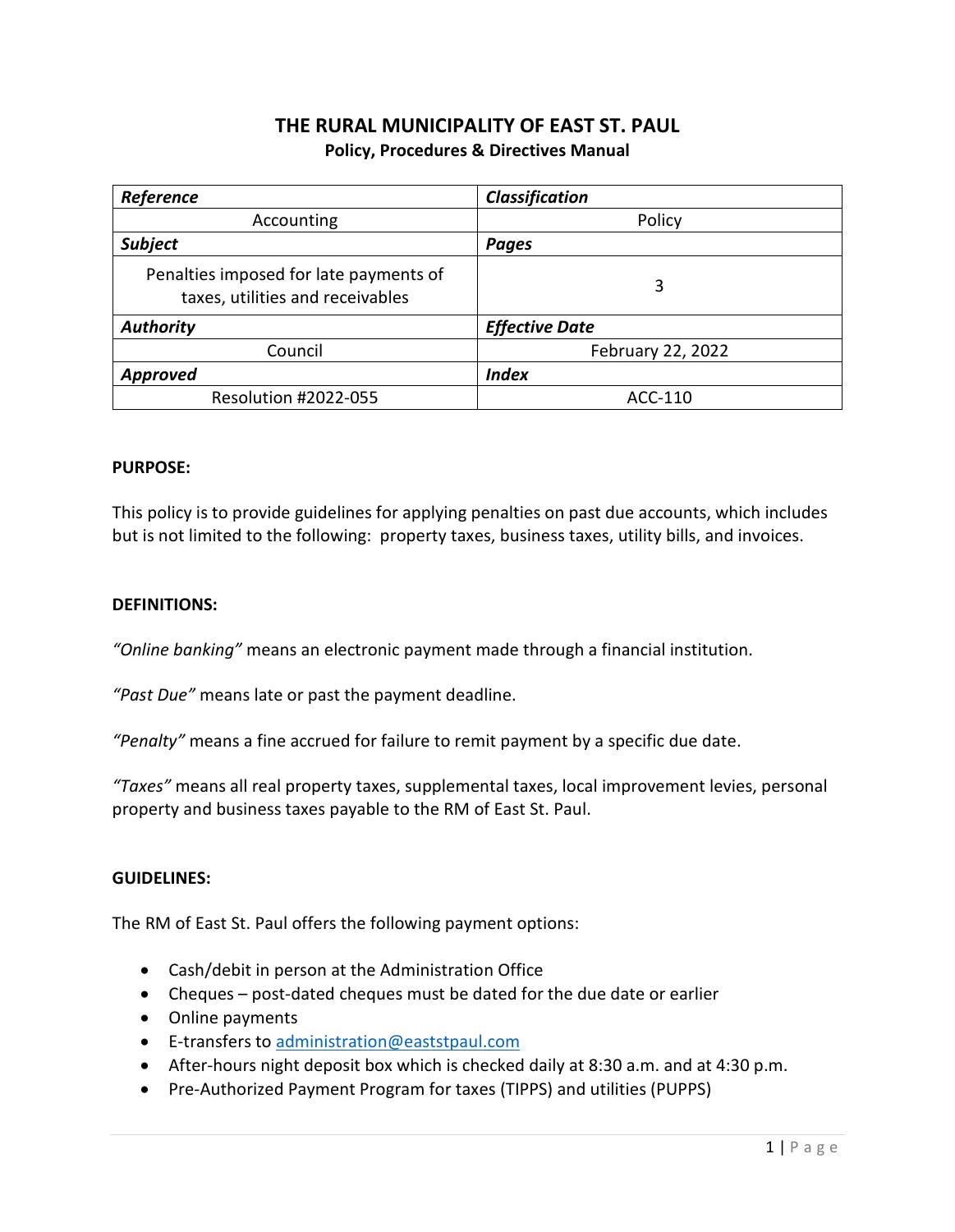### Online Banking Payments

Residents may choose to make online payments; however, they must provide sufficient time for the payment to be processed by their financial institution. It can take 3-5 business days before the municipality receives funds.

The responsibility lies with the property or business owner to confirm the number of business days required to process the payment with their financial institution.

Payments must be deposited in the municipal bank account by 11:59 p.m. on the due date to avoid penalties.

### Penalties

Penalties at the rate of 1.25%, as set out in the yearly Tax Levy By-law, will be applied on all outstanding balances if payment is not received by the due date as follows:

- Taxes On the 1<sup>st</sup> of each month immediately following the due date
- $\bullet$  Utilities On the 1<sup>st</sup> of each month immediately following the due date
- **•** Receivables On the 1<sup>st</sup> of each month immediately following the due date

Any payment returned by a financial institution will be subject to a \$25.00 administration fee for any reason. If a tax roll is available, this fee will be added to the taxpayer's roll or applied to the outstanding receivables account. Written notification will be provided to all account holders advising of the missed payment and subject penalties.

# Tax Penalties – Refund

Section 343(1) of The Manitoba Municipal Act states that:

*"If taxes in respect of a property or business are paid under protest and the assessment roll is later amended to reflect a reduction in the assessed value for the year in respect of which the taxes were paid, the municipality must* 

- *(a) redetermine the taxes payable based on the revised assessed value and amend the tax roll for the year accordingly;*
- *(b) refund to the taxpayer the excess taxes that were paid under protest; and*
- *(c) subject to subsections (1.1) and (1.2), pay interest on the excess taxes to the taxpayer, from the date they were paid, at an annual rate prescribed by regulation by the minister for each calendar year, or any part thereof, which rate must be prescribed at least once in the year."*